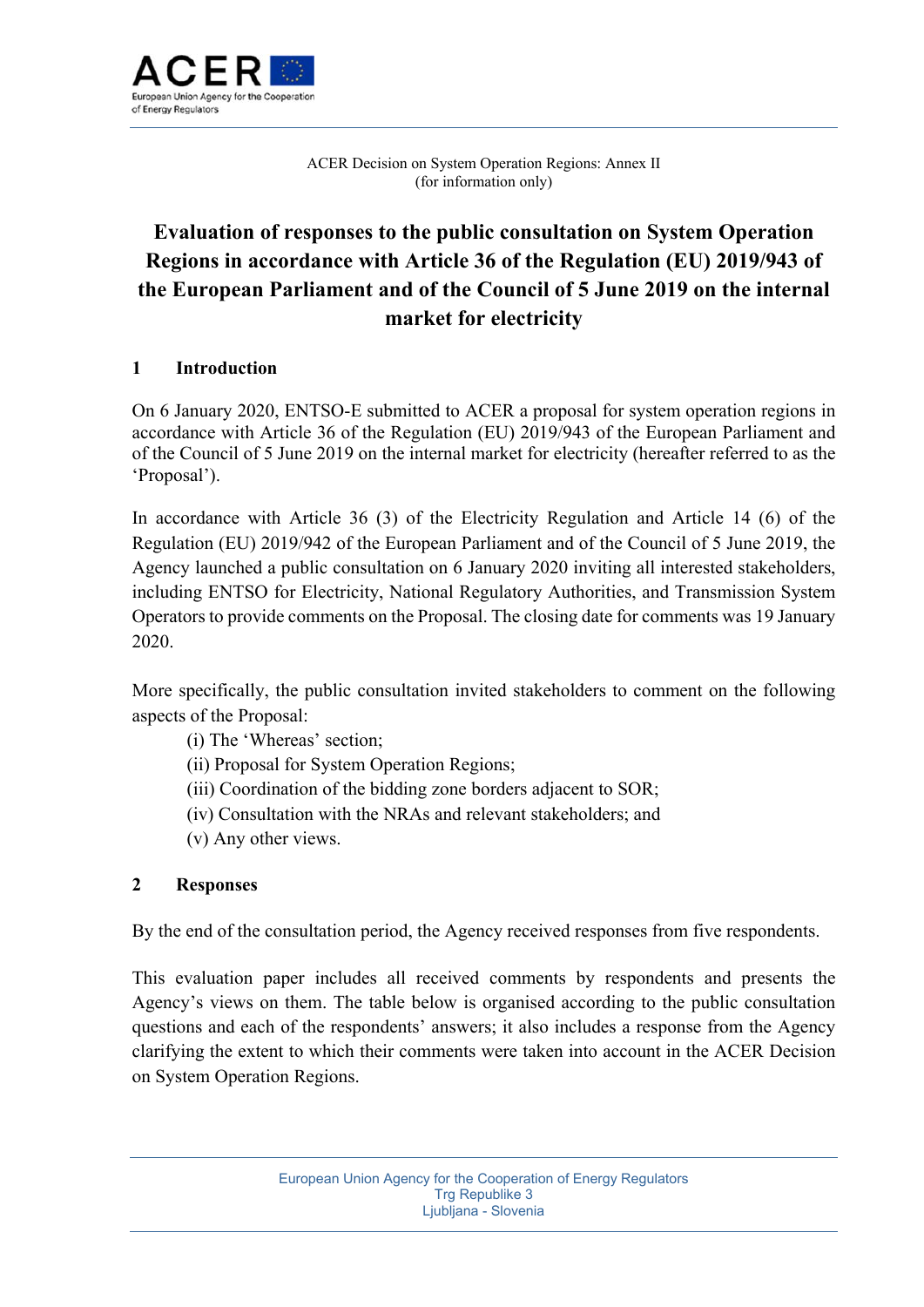

**Respondents' views ACER views ACER views** 

**Topic 1** 

1

In Recital 5 of the 'Whereas' section of the Proposal, ENTSO-E's states that:

*The SOR Proposal should clarify Article 36(2) requirement on the coordination between regional coordination centres for the borders adjacent to SOR without prejudice of the creation of Regional Coordination Centres (hereafter referred to as "RCC(s)") in line with Article 35(1) of the Electricity Regulation. The SOR Proposal cannot be interpreted as direct or indirect TSOs' intention to create a specific RCC. Consequently, when establishing RCCs, TSOs should be allowed the flexibility needed in that regard to ensure a suitable level of coordination of technical processes within the geographical scope of the SOR and with the borders adjacent to the SOR.*

The Agency understands that Article 35 of Regulation 2019/943 is out of scope of the Proposal and considers that any references to it should be removed.

2

Recital 8 states that

*the SOR proposal provides that all TSOs of those SOR involving third country TSOs should endeavour where necessary to enter into agreements setting the basis for their technical cooperation and compliance with the relevant EU legislation. The scope of this cooperation is included in the informative Annexes to this proposal.*

The Agency emphasises that the Proposal under review concerns EU Member States, as RCCs will encompass Union TSOs only and as it is foreseen by Regulation 2019/943.

3

In line with its mandate, the Agency wishes to stress that it has to consider only the submitted Proposal, i.e., exclusive of its informative Annexes. In view of the Agency, Article 2 of the Proposal falls short of all acronyms necessary for the understanding of the Proposal.

**Replies sought:**

**1.1 Please comment on the Whereas of the Proposal and on the Agency's views elaborated above.**

| Five respondents provided an answer to this question.                                                                                              |  |
|----------------------------------------------------------------------------------------------------------------------------------------------------|--|
| ElCom: The SOR proposal must provide room for technical cooperation<br>with 3rd countries' TSOs. In order to execute the tasks foreseen in art. 37 |  |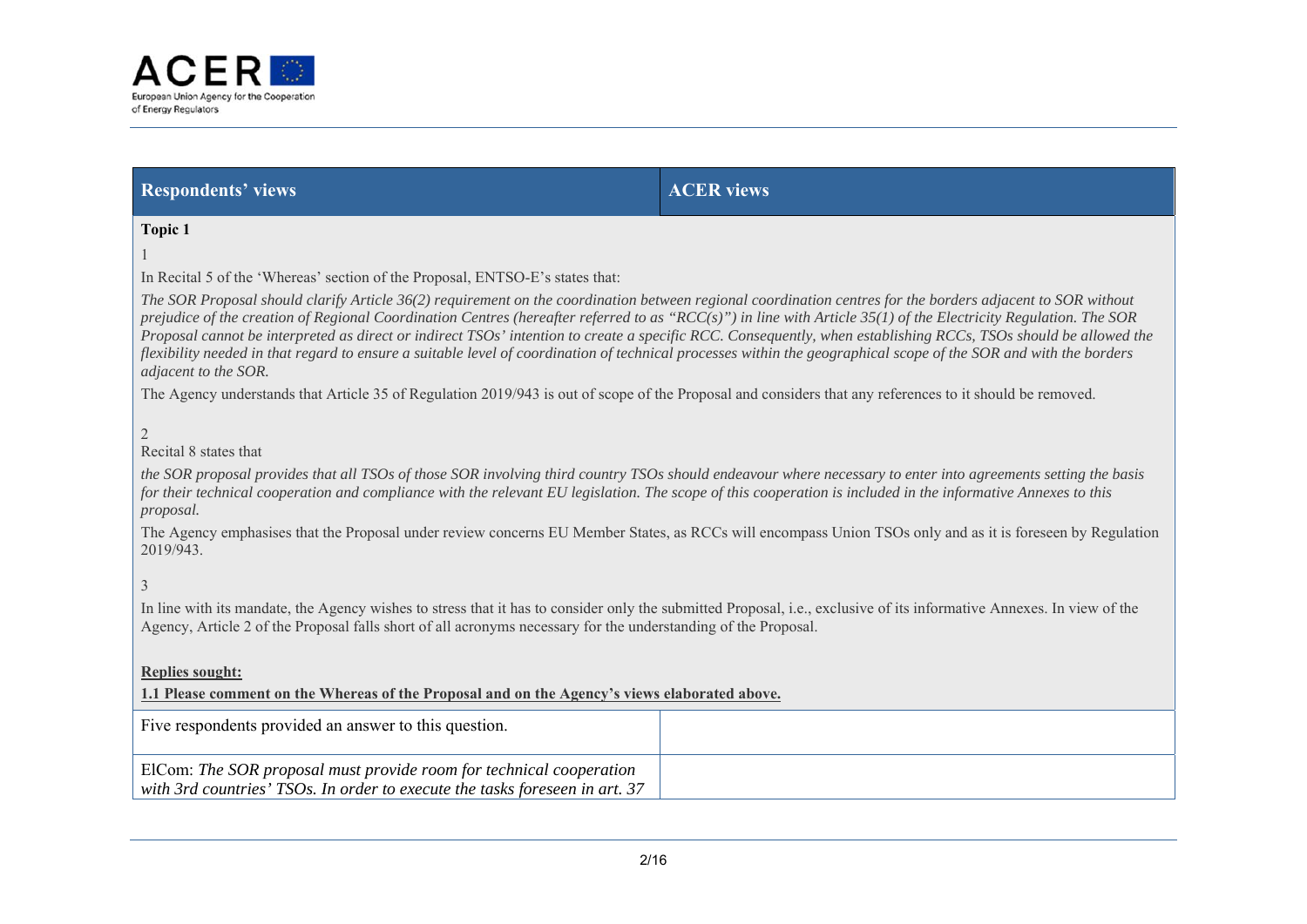

| <b>Respondents' views</b>                                                                                                                                                                                                                                                                                                                                                                                                                                                                                                           | <b>ACER</b> views                                                                                                                                                                                                                                                                                                                                                                                                          |  |
|-------------------------------------------------------------------------------------------------------------------------------------------------------------------------------------------------------------------------------------------------------------------------------------------------------------------------------------------------------------------------------------------------------------------------------------------------------------------------------------------------------------------------------------|----------------------------------------------------------------------------------------------------------------------------------------------------------------------------------------------------------------------------------------------------------------------------------------------------------------------------------------------------------------------------------------------------------------------------|--|
| and Annex I of recast Electricity Regulation (2019/943) without putting<br>regional and national supply security at risk, RCCs must be able (in terms<br>of organization, administration, technology and communication) to take<br>into account the grid topology, including the degree of interconnection<br>and of interdependency of the electricity system in terms of flows today<br>and in the near future. This includes taking into account third countries'<br>grid constraints and flows from and toward third countries. | Regarding Topic 1.1, the Agency agrees with two respondents that<br>Article 35 is out of scope of this Proposal. Accordingly, the Agency<br>made changes to remove any references to it in the Annex I.<br>Regarding Topic 1.2, the Agency understands the respondents'<br>concerns, and wishes to clarify that the definition of SOR does not<br>preclude the future participation of third countries in RCCs. The Agency |  |
| Energie-Nederland: 1: Energie-Nederland agrees with the Agency that                                                                                                                                                                                                                                                                                                                                                                                                                                                                 | underlines that this participation must follow specific third country                                                                                                                                                                                                                                                                                                                                                      |  |
| Article 35 of Regulation is out of scope for the SOR proposal.                                                                                                                                                                                                                                                                                                                                                                                                                                                                      | agreements with RCCs, and that this lies outside the Agency's                                                                                                                                                                                                                                                                                                                                                              |  |
| 2: Energie-Nederland sees the difficulties in including third country in the<br>SOR proposal. However, the technical reality is that most of these<br>countries are an indivisible part of the system. Energie-Nederland<br>believes that operational cooperation between EU-TSOs should be open<br>to non-EU TSOs to better ensure the security of the EU network/system,<br>and thereby contribute to operational security and enhancing cross-<br>border trades within EU. All EU TSOs and borders between EU Member             | competences. In this regard, the Agency welcomes that the Proposal<br>includes reference to third country agreements and made changes to<br>Article 5 to add a timeline in this regard. The Agency also included<br>Recital 7 in the Whereas section to highlight the importance of third<br>countries for secure system operation inside all synchronous areas<br>across the Union.                                       |  |
| States must indeed be included in the SOR. Energie-Nederland sees no                                                                                                                                                                                                                                                                                                                                                                                                                                                                | Regarding Topic 1.3, the Agency agrees with two respondents that the                                                                                                                                                                                                                                                                                                                                                       |  |
| reason to exclude borders with adjacent non-EU countries, where the EU                                                                                                                                                                                                                                                                                                                                                                                                                                                              | informative annexes are not part of the Proposal. The Agency therefore                                                                                                                                                                                                                                                                                                                                                     |  |
| legislation does not apply, to ensure the possibility of an efficient                                                                                                                                                                                                                                                                                                                                                                                                                                                               | did not include them in the Annex I defining the SOR. For clarity and                                                                                                                                                                                                                                                                                                                                                      |  |
| coordination with the same tools and mechanisms.                                                                                                                                                                                                                                                                                                                                                                                                                                                                                    | completion, the Agency added missing acronyms to the list of acronyms                                                                                                                                                                                                                                                                                                                                                      |  |
| 3: Energie-Nederland agrees with the Agency regarding the remark that                                                                                                                                                                                                                                                                                                                                                                                                                                                               | in Article 2 of the Annex I. Also, a list of third countries is included in                                                                                                                                                                                                                                                                                                                                                |  |
| informative Annexes are not part of the proposal and therefore the                                                                                                                                                                                                                                                                                                                                                                                                                                                                  | Annex III (for information only) to the Decision.                                                                                                                                                                                                                                                                                                                                                                          |  |
| proposal is not understandable and incomplete for several aspects.                                                                                                                                                                                                                                                                                                                                                                                                                                                                  | Furthermore, the Agency wishes to highlight that respondents                                                                                                                                                                                                                                                                                                                                                               |  |
| Eurelectric: 1: Eurelectric agrees with ACER that Article 35 of Regulation                                                                                                                                                                                                                                                                                                                                                                                                                                                          | understand the legal difficulties regarding the inclusion of third                                                                                                                                                                                                                                                                                                                                                         |  |
| is out of scope for the SOR proposal.                                                                                                                                                                                                                                                                                                                                                                                                                                                                                               | countries. As said above, TSOs shall have the opportunity to consider                                                                                                                                                                                                                                                                                                                                                      |  |
| 3: We agree with ACER regarding the remark that informative Annexes                                                                                                                                                                                                                                                                                                                                                                                                                                                                 | third countries when establishing RCCs; however, it is not in the                                                                                                                                                                                                                                                                                                                                                          |  |
| are not part of the proposal and therefore the proposal is not                                                                                                                                                                                                                                                                                                                                                                                                                                                                      | Agency's remit to analyse or evaluate how the third country                                                                                                                                                                                                                                                                                                                                                                |  |
| understandable and incomplete for several aspects.                                                                                                                                                                                                                                                                                                                                                                                                                                                                                  | participation is to take place.                                                                                                                                                                                                                                                                                                                                                                                            |  |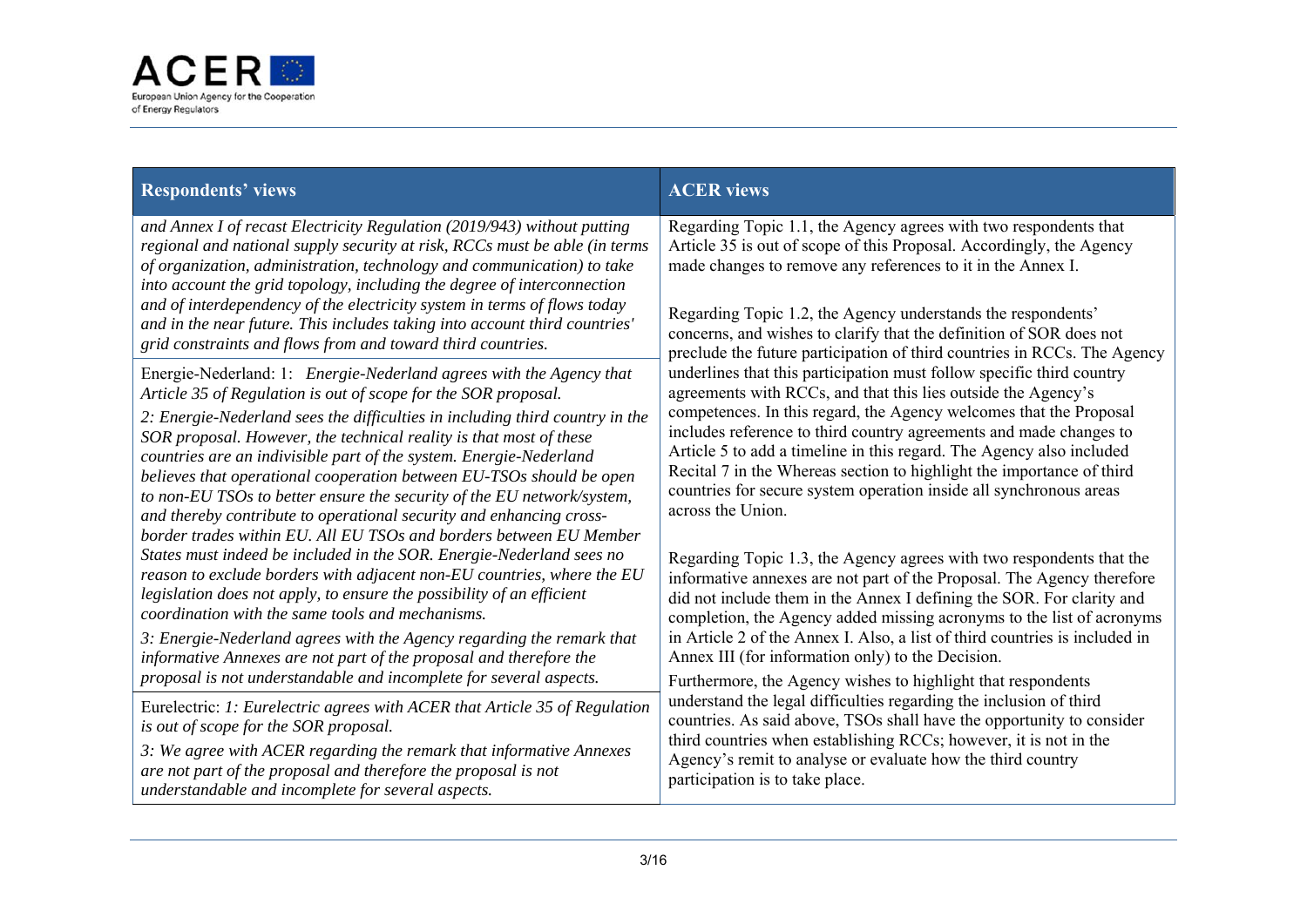

| <b>Respondents' views</b>                                                                                                                                                                                                                                                                                                                                                                                                                                                                                                                                                                                                                                                                                                                                                                                                                                                                                                                                                                                                                                                                                                                                                                                                                                  | <b>ACER</b> views                                                                                                                                                                                                                                                                                                                                                                                                                                    |
|------------------------------------------------------------------------------------------------------------------------------------------------------------------------------------------------------------------------------------------------------------------------------------------------------------------------------------------------------------------------------------------------------------------------------------------------------------------------------------------------------------------------------------------------------------------------------------------------------------------------------------------------------------------------------------------------------------------------------------------------------------------------------------------------------------------------------------------------------------------------------------------------------------------------------------------------------------------------------------------------------------------------------------------------------------------------------------------------------------------------------------------------------------------------------------------------------------------------------------------------------------|------------------------------------------------------------------------------------------------------------------------------------------------------------------------------------------------------------------------------------------------------------------------------------------------------------------------------------------------------------------------------------------------------------------------------------------------------|
| EDF: For both topics 1 and 3, on provisions relating to the inclusion in<br>the SOR of borders with adjacent non EU-countries and of constraints in<br>non-EU countries that may affect the operational security of the<br>interconnected region, EDF believes that operational cooperation<br>between EU-TSOs should be open to non–EU TSOs to better ensure the<br>security of the EU network/system, and thereby contribute to enhancing<br>cross-border trades within EU. All EU TSOs and borders between EU<br>Member States must indeed be included in the SOR. But EDF sees no<br>reason to exclude borders with adjacent non EU-countries, where the EU<br>legislation does not apply, to ensure the possibility of an efficient<br>coordination with the same tools and mechanisms. Instead of ad-hoc<br>bilateral agreements between a non-EU TSO and each EU TSO of the<br>SOR, the inclusion of a non-EU country could be subject to a single<br>commitment by the non-EU TSO to comply with terms and conditions<br>defined by the EU-TSOs of the SOR and validated by all respective NRAs.<br>For the case of Switzerland, the comments are all the more consistent as<br>in terms of existing perimeters, Switzerland is already covered by | Moreover, the Agency understands that the inclusion of third countries'<br>TSOs in cooperation and coordination activities has been implemented<br>in accordance with Article 13 of the SO Regulation by way of different<br>agreements, such as for example the Continental Europe synchronous<br>area operational agreement: https://www.entsoe.eu/Documents/nc-<br>tasks/SOGL/SOGL A118.1 180808 CE%20SAOA%20part%20B fina<br>1 180914.pdf?Web=0. |
| TSCNET.<br>Although acknowledging legal matters, EDF would also like to point out<br>that simpler processes avoiding unnecessary complexities or more<br>inclusive approaches could lead to more efficient and harmonized<br>approaches from the start. An example can be provided with the forward<br>capacity allocation rules which originally included Switzerland. The<br>adoption of the FCA Regulation led to exclude Switzerland from these EU<br>rules and but then in the end to develop a separate set of almost identical<br>rules.                                                                                                                                                                                                                                                                                                                                                                                                                                                                                                                                                                                                                                                                                                            |                                                                                                                                                                                                                                                                                                                                                                                                                                                      |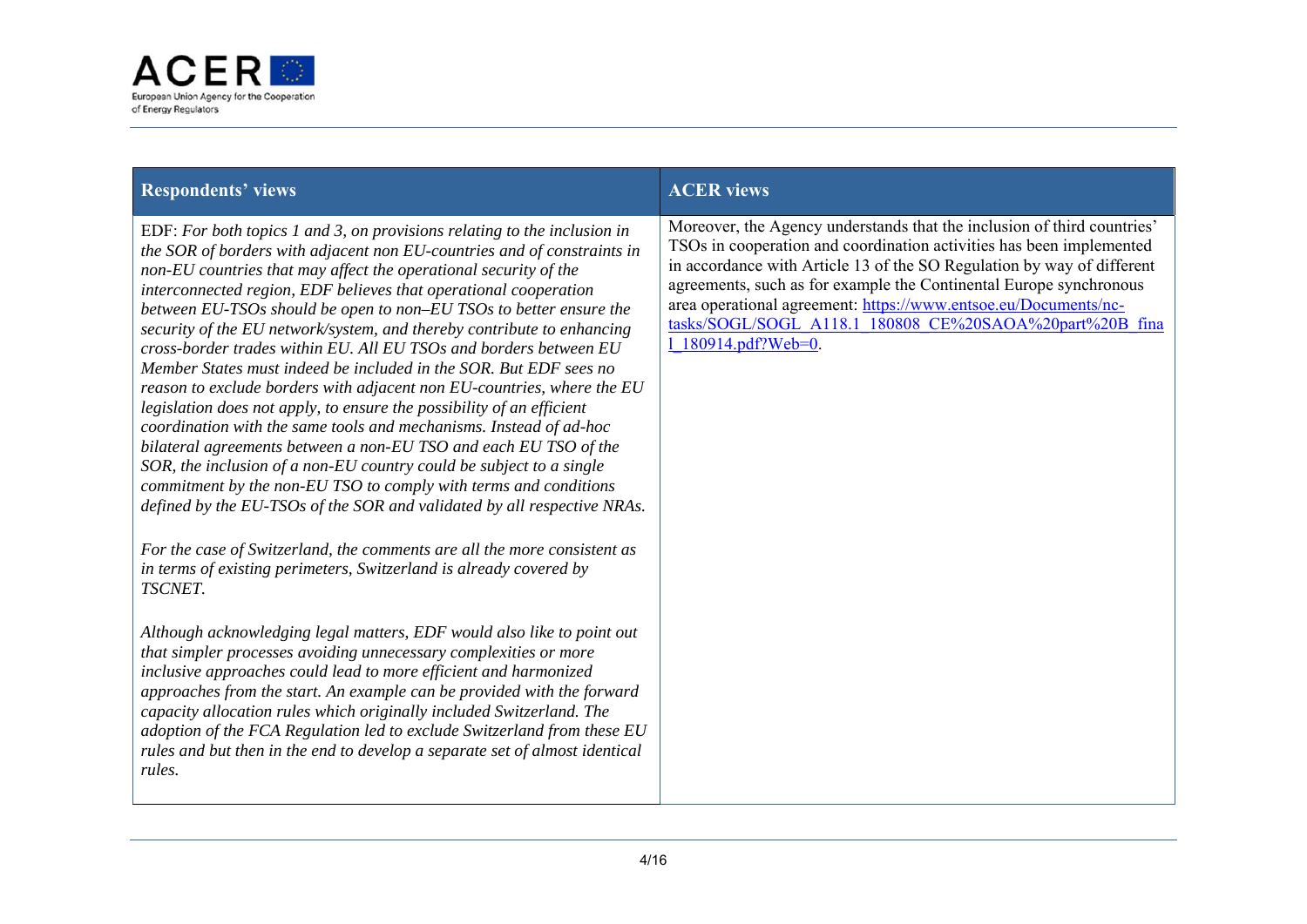

| <b>Respondents' views</b>                                                                                                                                                                                                                                                                                                                                                                                                                                                                                                                                                                                                                                                                                                                                                                                                                                                                                                                                                    | <b>ACER</b> views                                                                                                                                                                                                                                                                                                                                                                                                                                                                                                                                                                                                                                                                                                                                                                                                                                                                                                                                                                                                                                                                                                                 |
|------------------------------------------------------------------------------------------------------------------------------------------------------------------------------------------------------------------------------------------------------------------------------------------------------------------------------------------------------------------------------------------------------------------------------------------------------------------------------------------------------------------------------------------------------------------------------------------------------------------------------------------------------------------------------------------------------------------------------------------------------------------------------------------------------------------------------------------------------------------------------------------------------------------------------------------------------------------------------|-----------------------------------------------------------------------------------------------------------------------------------------------------------------------------------------------------------------------------------------------------------------------------------------------------------------------------------------------------------------------------------------------------------------------------------------------------------------------------------------------------------------------------------------------------------------------------------------------------------------------------------------------------------------------------------------------------------------------------------------------------------------------------------------------------------------------------------------------------------------------------------------------------------------------------------------------------------------------------------------------------------------------------------------------------------------------------------------------------------------------------------|
| According to the subjects and, here, given the importance of<br>network/system security and the fact that in these matters the EU cannot<br>ignore what is at its borders, it should incentivize to try and create from<br>the start a geographically broader set of rules or processes (associated<br>tools, etc.) complemented whenever necessary by regional specifics.                                                                                                                                                                                                                                                                                                                                                                                                                                                                                                                                                                                                   |                                                                                                                                                                                                                                                                                                                                                                                                                                                                                                                                                                                                                                                                                                                                                                                                                                                                                                                                                                                                                                                                                                                                   |
| ENTSO-E: o SOR decoupled from RCCs<br>Answer to Q 1.1:<br>SOR does not strictly equal RCC geographical scope:<br>Legal requirements in Art. 36 are decouple from the subsequent SOR<br>TSO's RCC proposal (Art. 35): Art 36 requires at least one RCC to be<br>appointed for each SOR (because 2 are possible for large SOR in<br>Continental Europe). There is no specific requirement with regards to<br>RCC geographical scope, neither a prohibition for RCC to provide<br>coordination tasks to more than one SOR.<br>As detailed in recital 5 and in Explanatory note, ENTSOE understanding<br>for System Operation Regions is that SOR equals the geographical scope<br>for which there is a technical need for TSOs to harmonise operational<br>procedures. The TSOs of SOR will clarify in the subsequent proposal for<br>establishing RCCs in accordance with Article $35(1)$ of the Regulation<br>2019/943, the specific details of the cooperation at SOR level. | Regarding ENTSO-E's comments, the Agency disagrees. Article 36(2)<br>first sentence states that the TSOs of a SOR shall participate in the RCC<br>established in that region. In addition, the second sentence of the same<br>article provides, as a rule, that a TSO can only be into one RCC except<br>"In exceptional circumstances, where the control area of a transmission<br>system operator is part of various synchronous areas, the transmission<br>system operator may participate in two regional coordination centres."<br>Therefore, where the exceptional circumstances are not met, the TSOs<br>of a SOR must participate in the RCC established in that region. This<br>participation of the TSOs in the RCC of the SOR they integrate is a<br>requirement of Article 36(2). In effect, this means that a TSO cannot be<br>placed in two SORs.<br>The Agency underlines that the legal requirements of Article 36 are not<br>decoupled from those contained in Article 35; indeed, Article 35<br>specifically refers to Article 36 as well as to the requirements in Chapter<br>V of the Electricity Regulation. |
| RCCs as entities providing technical services to TSOs in line with<br>methodologies, agreements and NRA's approved operational procedures<br>Answer to $Q1.2$ and $Q3.1$ :<br>Implementation of TSOs and RCCs requirements as a result of SOR<br>establishment has a technical character. The secure operation of the<br>interconnected system requires coordination with all relevant                                                                                                                                                                                                                                                                                                                                                                                                                                                                                                                                                                                       | Furthermore, the Agency stresses that RCCs, as per Article 35(5), "shall<br>complement the role of transmission system operators by performing<br>tasks of regional relevance assigned to them in accordance with Article<br>37" and "shall act independently of individual national interests and<br>independently of the interests of transmission system operators".                                                                                                                                                                                                                                                                                                                                                                                                                                                                                                                                                                                                                                                                                                                                                           |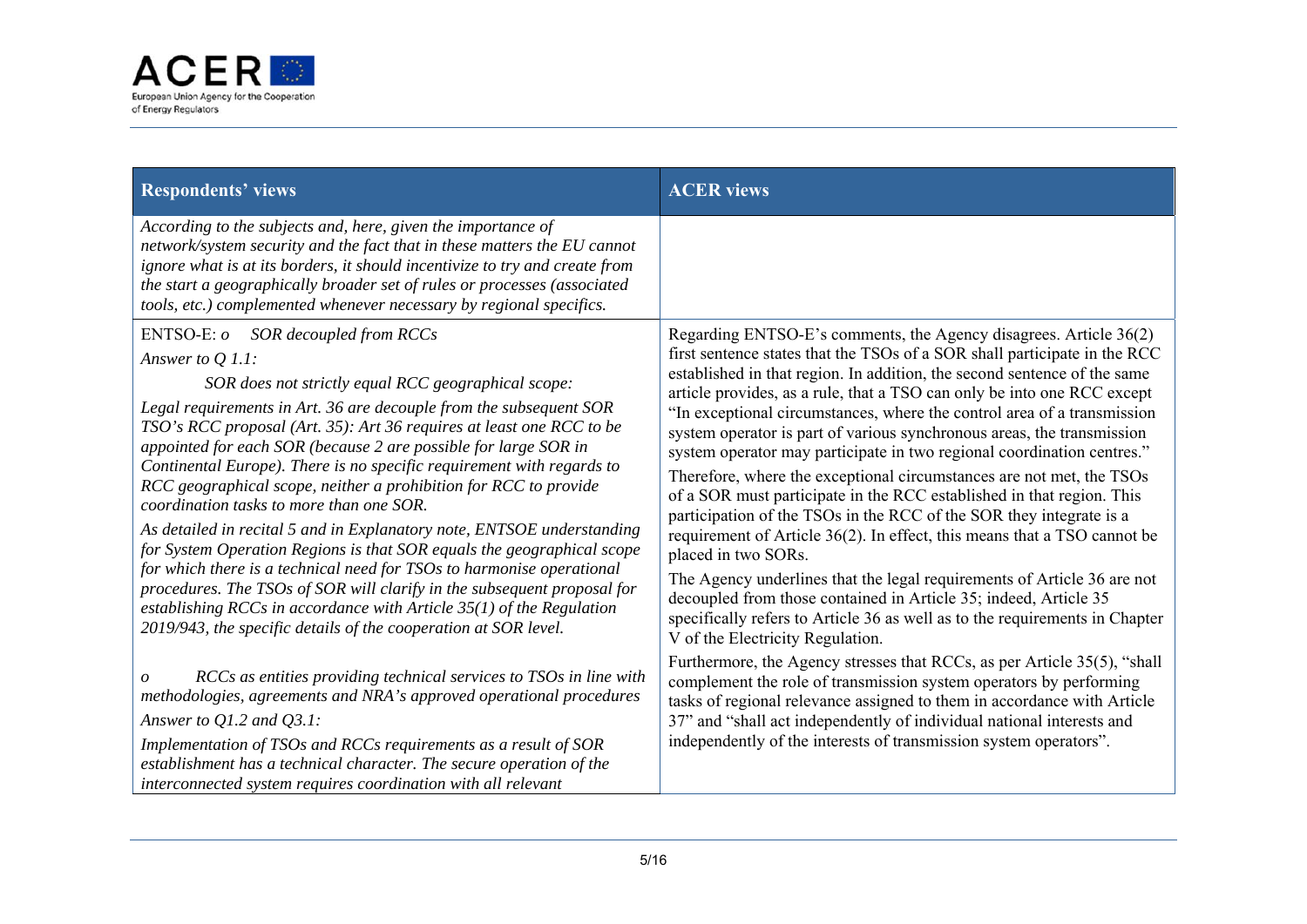

| <b>Respondents' views</b>                                                                                                                                                                                                                                                                                                                                                                         | <b>ACER</b> views |  |  |
|---------------------------------------------------------------------------------------------------------------------------------------------------------------------------------------------------------------------------------------------------------------------------------------------------------------------------------------------------------------------------------------------------|-------------------|--|--|
| interconnected TSOs. Besides, by implementing the technical coordination<br>at SOR level, the terms, conditions and methodologies applicable per<br>CCR as well as other relevant agreements, will be respected, therefore the<br>governance of the Internal Electricity Market will not be at stake.                                                                                             |                   |  |  |
| Topic 2                                                                                                                                                                                                                                                                                                                                                                                           |                   |  |  |
|                                                                                                                                                                                                                                                                                                                                                                                                   |                   |  |  |
| Article 3 of the Proposal details the composition of the proposed SOR and specifies that                                                                                                                                                                                                                                                                                                          |                   |  |  |
| only TSOs that have obligations that are relevant for system operations, such as, but not limited to: calculation of capacity, assessment of needed remedial actions<br>to ensure security of the whole system, coordination of all the outages to ensure security and efficiency, adequacy assessment and tasks related to the provision of<br>balancing, shall be included in the relevant SOR. |                   |  |  |
| However, given that the SORs act as the basis for the establishment of the RCCs, the entire range of tasks listed in ANNEX I of the recast Regulation could be<br>considered in the Agency's view.                                                                                                                                                                                                |                   |  |  |
| $\overline{c}$                                                                                                                                                                                                                                                                                                                                                                                    |                   |  |  |
| The Agency is not fully convinced that, in accordance with Article $36(1)$ of Regulation 2019/943, the Proposal adequately takes into account the grid topology,<br>including the degree of interconnection and of interdependency of the electricity system in terms of flows today and in the near future.                                                                                      |                   |  |  |
| <b>Replies sought:</b>                                                                                                                                                                                                                                                                                                                                                                            |                   |  |  |
| 2.1 Please comment on the proposal for System Operation Regions as laid out in Article 3 of the Proposal and on the Agency's view elaborated above.                                                                                                                                                                                                                                               |                   |  |  |
| Three respondents provided an answer to this question.                                                                                                                                                                                                                                                                                                                                            |                   |  |  |
|                                                                                                                                                                                                                                                                                                                                                                                                   |                   |  |  |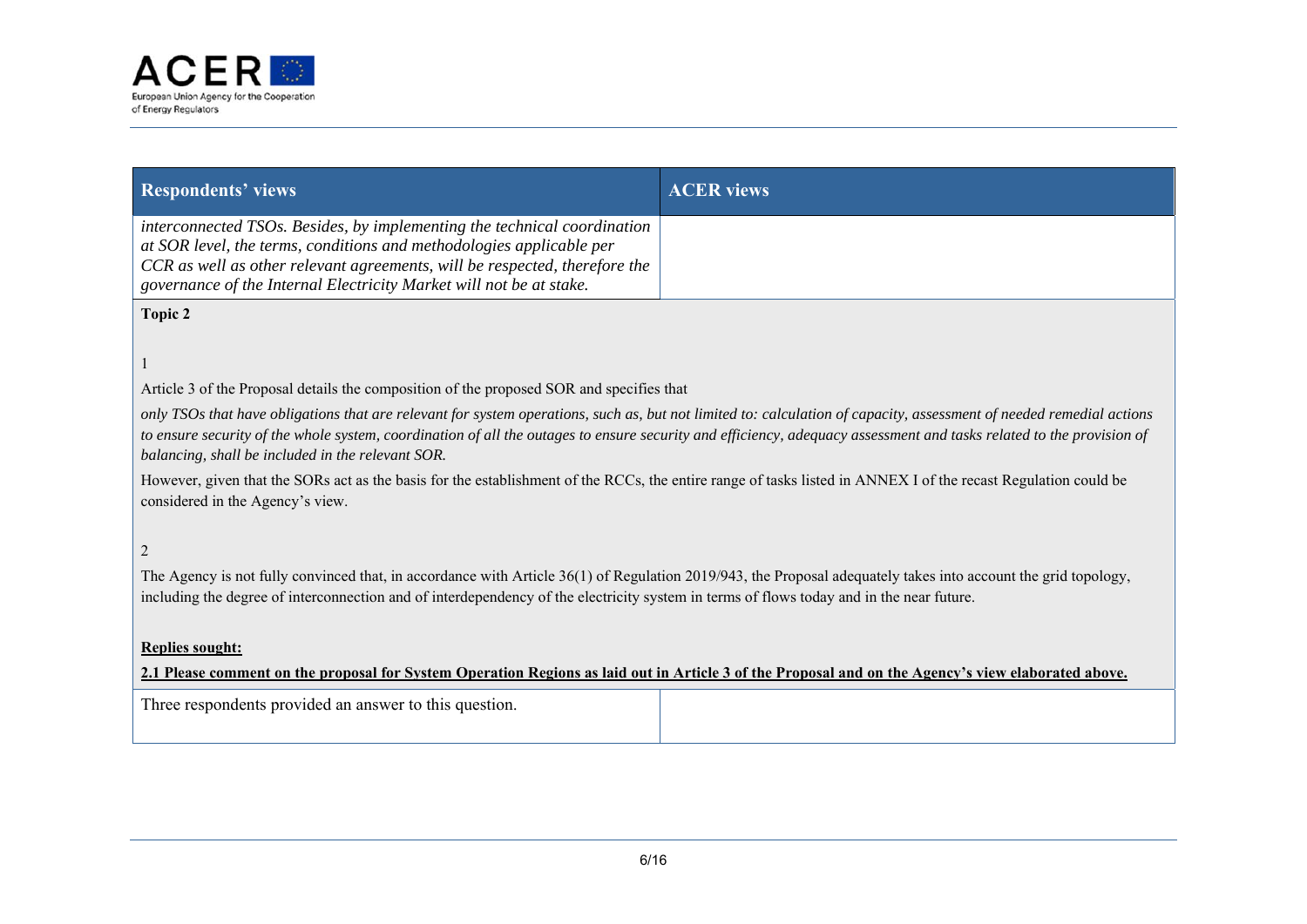

| <b>Respondents' views</b>                                                                                                                                                                                                                                                                                                                                                                                                                                                                                                                                                                                                                                                                                     | <b>ACER</b> views                                                                                                                                                                                                                                                                                                                                                                                                                                                                                                                                                                                                                                                                                                             |
|---------------------------------------------------------------------------------------------------------------------------------------------------------------------------------------------------------------------------------------------------------------------------------------------------------------------------------------------------------------------------------------------------------------------------------------------------------------------------------------------------------------------------------------------------------------------------------------------------------------------------------------------------------------------------------------------------------------|-------------------------------------------------------------------------------------------------------------------------------------------------------------------------------------------------------------------------------------------------------------------------------------------------------------------------------------------------------------------------------------------------------------------------------------------------------------------------------------------------------------------------------------------------------------------------------------------------------------------------------------------------------------------------------------------------------------------------------|
| Energie-Nederland: 1: Energie-Nederland agrees with the Agency that the<br>entire range of tasks listed in ANNEX I of the recast Regulation should be<br>considered in the proposal<br>2: Energie-Nederland agrees with the Agency that the proposal does not<br>fully comply with Article 36(1). The most logical composition of System<br>Operation Regions should be by synchronous system. Creating overlaps in<br>a synchronous system creates operational uncertainties and lead to<br>errors, reduces operational speed and/or to over dimensioned safety<br>margins. Given the growing meshed DC interconnections of the Nordic<br>and Continental synchronous system one could even argue that these | The Agency agrees that the entire range of tasks listed in ANNEX I of<br>the Electricity Regulation should be considered. Also, the Agency<br>understands that it was not the intention of the Proposal to restrict the<br>list of these tasks. Nevertheless, upon discussing with ENTSO-E the<br>purpose of the concerned paragraph, the Agency made changes to<br>Article 3 to clarify which TSOs shall be included in the SORs based on<br>assignment by Member States or designation by the regulatory<br>authorities of the responsibilities in accordance with the Electricity<br>Directive.                                                                                                                            |
| should be combined in one SOR.<br>In any case we believe it is not compliant with Article $36(1)$ to have the<br>DK-West bidding zone, part of the Continental synchronous area, outside<br>the Central Europe SOR. This is especially strange since the Agency<br>decided on including the BZ borders DK1-NL and DK1-DU/LU in the<br>CORE CCR (DECISION No 04/201, 1 April 2019) based on the strong<br>interdependencies. The explanatory document to the proposal mentions<br>bilateral agreements between TenneT and Energinet.dk, but this is in our<br>view against the principle of System Operation Regions. The SOR should<br>be there to avoid these in-transparent bi- or multilateral agreements. | Regarding 2.2, the Agency acknowledges the respondents' views that<br>"the most logical composition of SOR should be by synchronous<br>system". In this regard, the Agency modified the composition of SOR in<br>CE SA to meet the requirement of Article $36(1)$ of the Electricity<br>Regulation concerning the coverage of at least one CCR by each SOR,<br>while taking into account the interdependency of the electricity system<br>in terms of flows which is significantly reduced in direct current<br>interconnections. Also, as explained in the Decision, a TSO whose<br>control area is in Continental Europe Synchronous Area cannot<br>participate in two SORs (the Proposal suggested this for the French and |
| Eurelectric: 1: Eurelectric agrees with the Agency that the entire range of<br>tasks listed in ANNEX I of the recast Regulation should be considered in<br>the proposal.                                                                                                                                                                                                                                                                                                                                                                                                                                                                                                                                      | Italian TSOs). Therefore, the Agency amended the Proposal and added<br>the SWE SOR - as proposed by ENTSO-E- into the Central Europe<br>SOR and rendered the GRIT CCR as interface instead of a standalone<br>SOR.                                                                                                                                                                                                                                                                                                                                                                                                                                                                                                            |
| 2: Eurelectric agrees with ACER that the proposal does not fully comply<br>with Article $36(1)$ . The most logical composition of System Operation<br>Regions should be by synchronous system. Creating overlaps in a<br>synchronous system creates operational uncertainties and lead to errors,<br>reduces operational speed and/or to over dimensioned safety margins.                                                                                                                                                                                                                                                                                                                                     | A couple of stakeholders (Energie-Nederland and Eurelectric) identified<br>a problem regarding DK West and its placement in the SORs. The<br>Agency highlights that Article 36 (2) foresees an exceptional case in this                                                                                                                                                                                                                                                                                                                                                                                                                                                                                                       |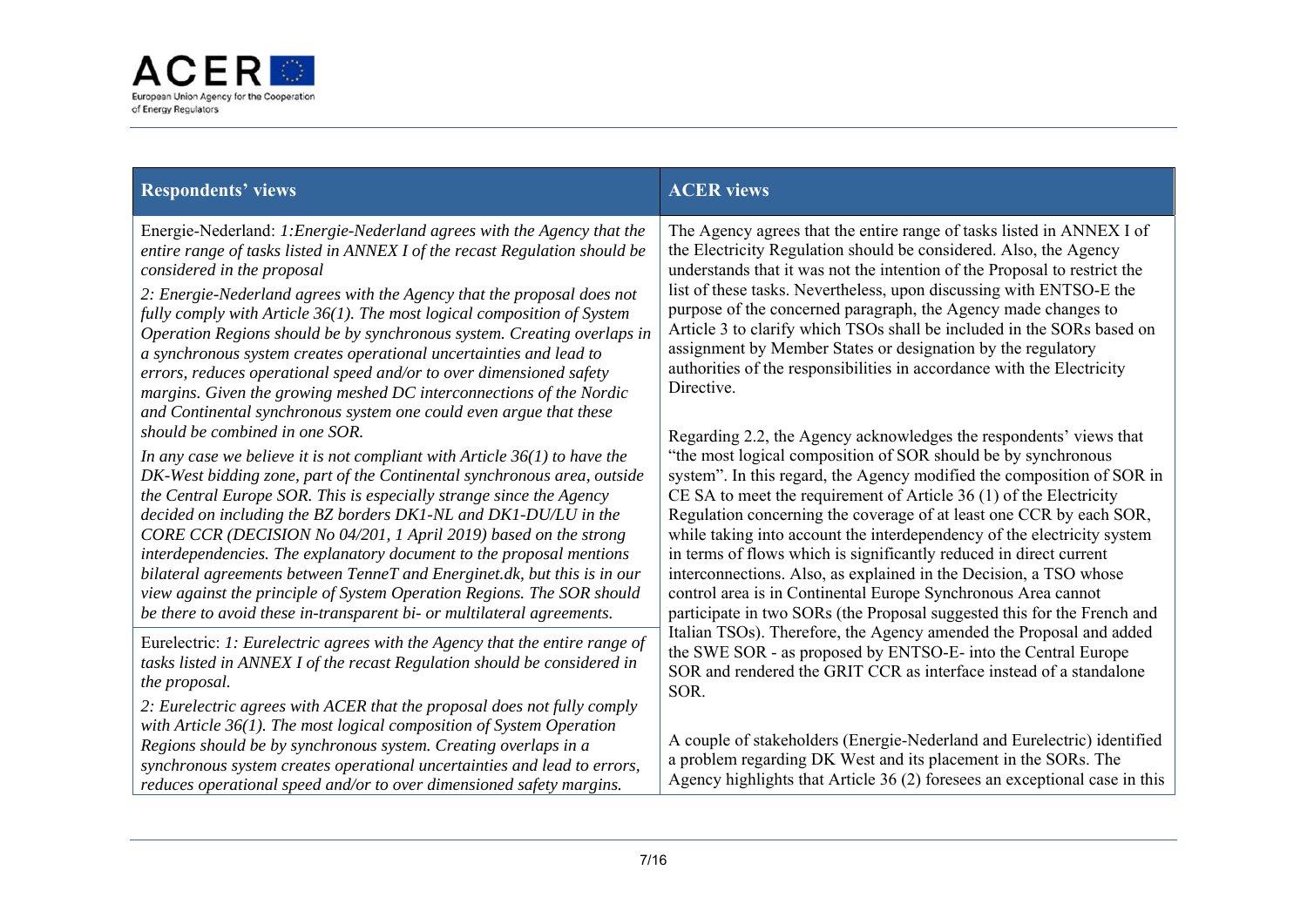

| <b>Respondents' views</b>                                                                                                                                                                                                                                                                                                                                                                                                                                                                                                                                                                                                                                                                              | <b>ACER</b> views                                                                                                                                                                                                                                                                                                                                                                                                                                                                                                                                                        |
|--------------------------------------------------------------------------------------------------------------------------------------------------------------------------------------------------------------------------------------------------------------------------------------------------------------------------------------------------------------------------------------------------------------------------------------------------------------------------------------------------------------------------------------------------------------------------------------------------------------------------------------------------------------------------------------------------------|--------------------------------------------------------------------------------------------------------------------------------------------------------------------------------------------------------------------------------------------------------------------------------------------------------------------------------------------------------------------------------------------------------------------------------------------------------------------------------------------------------------------------------------------------------------------------|
| Given the growing meshed DC interconnections of the Nordic and<br>Continental synchronous system one could even argue that these should<br>be combined in one SOR.<br>ENTSO-E: ACER consideration to integrate full list of services in art 3:<br>ENTSOE considers the paragraph is written in such a way that captures<br>the essence of TSOs tasks and responsibilities without the intention to<br>exclude relevant RCC tasks.<br>ENTSOE answering to ACER doubts on ENTSOE proposal fulfilling legal<br>requirements – remain available to clarify doubts.<br>Answer to Q2.2: ENTSOE remains at ACER disposal to clarify. It is<br>difficult to assess the concerns behind such general statement. | regard. Moreover, the Agency took into consideration the ACER<br>Decision on Hansa CCR, which is under review.<br>In light of the above, the Agency understands that the outcome of the<br>analysis referred to in the CCR decision may result in reorganising<br>HANSA and CORE CCRs, de facto placing DK1-DE/LU and DK1-NL<br>borders from the HANSA into the CORE CCR. This should be reflected<br>in the Proposal. To this end, the Agency introduced a new paragraph (5)<br>in Article 3 of the Annex I to address potential changes to the HANSA<br>and CORE CCRs. |
| Topic 3<br>Article 4, paragraph 7.3 of the proposal states that:<br>The RCC established by TSOs in Central Europe shall coordinate the FR-BE, FR-DE/LU, FR-CH and ITNORD-FR bidding zone borders in                                                                                                                                                                                                                                                                                                                                                                                                                                                                                                    |                                                                                                                                                                                                                                                                                                                                                                                                                                                                                                                                                                          |

*accordance with the applicable terms, conditions and methodologies, covering inter alia: CORE and North Italy Calculation Methodologies*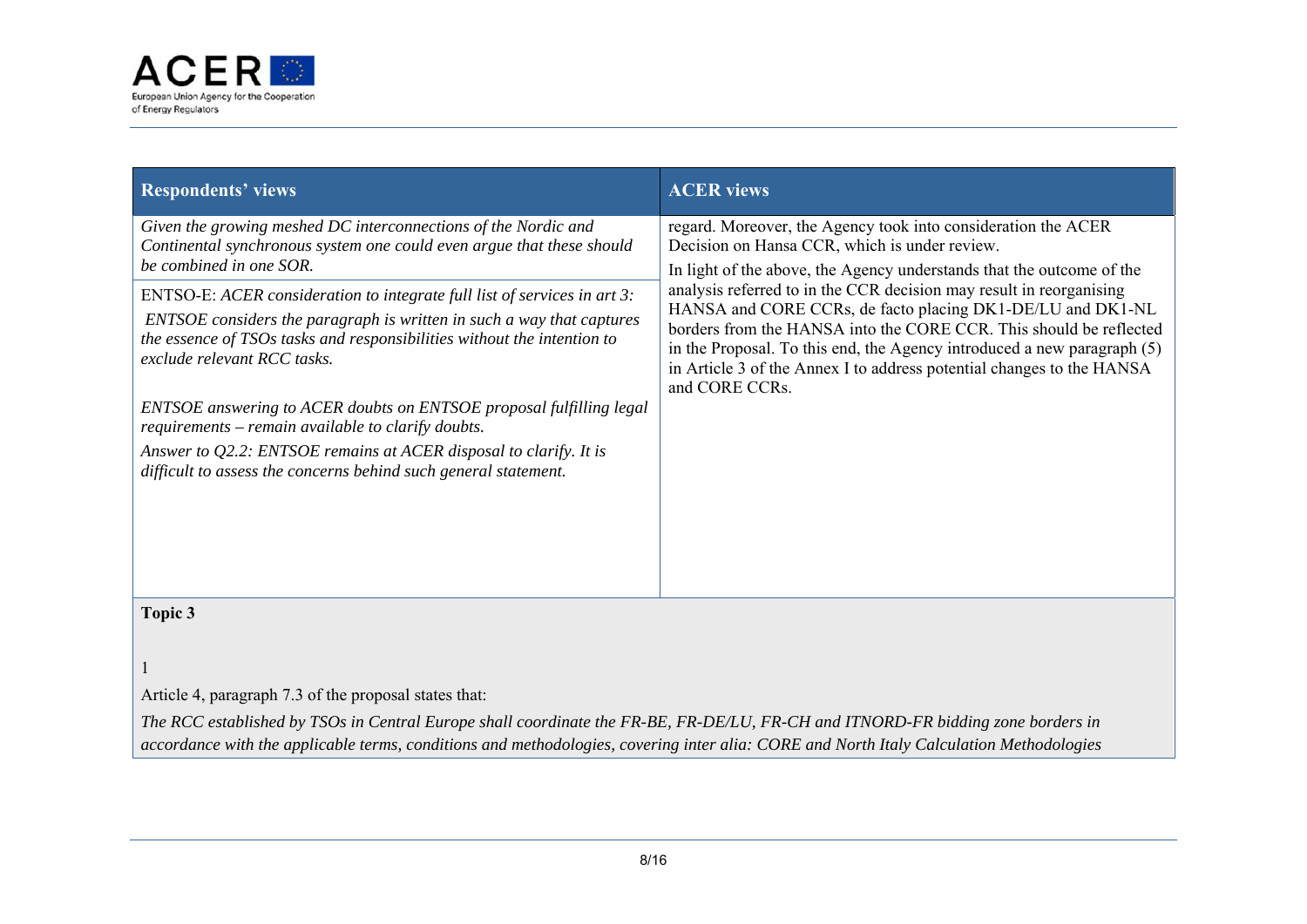

| <b>Respondents' views</b> | <b>ACER</b> views |
|---------------------------|-------------------|
|                           |                   |

*pursuant to Articles 20 et 21 of the CACM GL and Article 10 of the FCA GL and applicable agreements with Swissgrid, CORE and North Italy Coordinated Security Analysis Methodology pursuant to Article 76 of the SO GL and applicable agreements with Swissgrid,* 

 $\left(\ldots\right)$ 

The Agency underlines that, as previously stated, system operation regions concern EU Member States only and therefore consideration of bidding zone borders with Switzerland do not take place in this Proposal; references thereof made in Article 4 (7) (3) must be removed.

### **Replies sought**

| 3.1 Please comment on the coordination of the bidding zone borders adjacent to SORs as laid out in Article 4 of the Proposal and on the |  |  |  |  |
|-----------------------------------------------------------------------------------------------------------------------------------------|--|--|--|--|
| Agency's view elaborated above.                                                                                                         |  |  |  |  |

| Five respondents provided an answer to this question.                                                                                                                                                                                                                                                                                                                                                                                                                                                                                                                                                                                                                                                                                                                                                                                                                                                                                                                                                                                                                                                                            |                                                                                                                                                                                                                                                                                                                                                                                                                                                                                                                                                                                                                                                                                                                                                                                                                                                            |
|----------------------------------------------------------------------------------------------------------------------------------------------------------------------------------------------------------------------------------------------------------------------------------------------------------------------------------------------------------------------------------------------------------------------------------------------------------------------------------------------------------------------------------------------------------------------------------------------------------------------------------------------------------------------------------------------------------------------------------------------------------------------------------------------------------------------------------------------------------------------------------------------------------------------------------------------------------------------------------------------------------------------------------------------------------------------------------------------------------------------------------|------------------------------------------------------------------------------------------------------------------------------------------------------------------------------------------------------------------------------------------------------------------------------------------------------------------------------------------------------------------------------------------------------------------------------------------------------------------------------------------------------------------------------------------------------------------------------------------------------------------------------------------------------------------------------------------------------------------------------------------------------------------------------------------------------------------------------------------------------------|
| Eurelectric: For both topics 1 and 3, on provisions relating to the<br>inclusion in the SOR of borders with adjacent non EU-countries and of<br>constraints in non-EU countries that may affect the operational security of<br>the interconnected region, Eurelectric believes that operational<br>cooperation between EU-TSOs should be open to non-EU TSOs to better<br>ensure the security of the EU network/system, and thereby contribute to<br>enhancing cross-border trades within EU. All EU TSOs and borders<br>between EU Member States must indeed be included in the SOR.<br>Eurelectric sees no reason to exclude borders with adjacent non EU-<br>countries, where the EU legislation does not apply, to ensure the<br>possibility of an efficient coordination with the same tools and<br>mechanisms. Instead of ad-hoc bilateral agreements between a non-EU<br>TSO and each EU TSO of the SOR, the inclusion of a non-EU country<br>could be subject to a single commitment by the non-EU TSO to comply<br>with terms and conditions defined by the EU-TSOs of the SOR and<br>validated by all respective NRAs. | The Agency disagrees with the views of respondents.<br>The Agency understands the respondents' concerns and wishes to clarify<br>that the definition of SOR does not preclude the future participation of<br>third countries in RCCs. The Agency underlines that this participation<br>must follow specific third country agreements with RCCs, and that this<br>lies outside the Agency's competences. In this regard, the Agency<br>welcomes that the Proposal includes reference to third country<br>agreements and made changes to Article 5 to add a timeline in this<br>regard. The Agency also included Recital 7 in the Whereas section to<br>highlight the importance of third countries for secure system operation<br>inside all synchronous areas across the Union and listed third countries<br>mentioned in ENTSO-E's Proposal in Annex III. |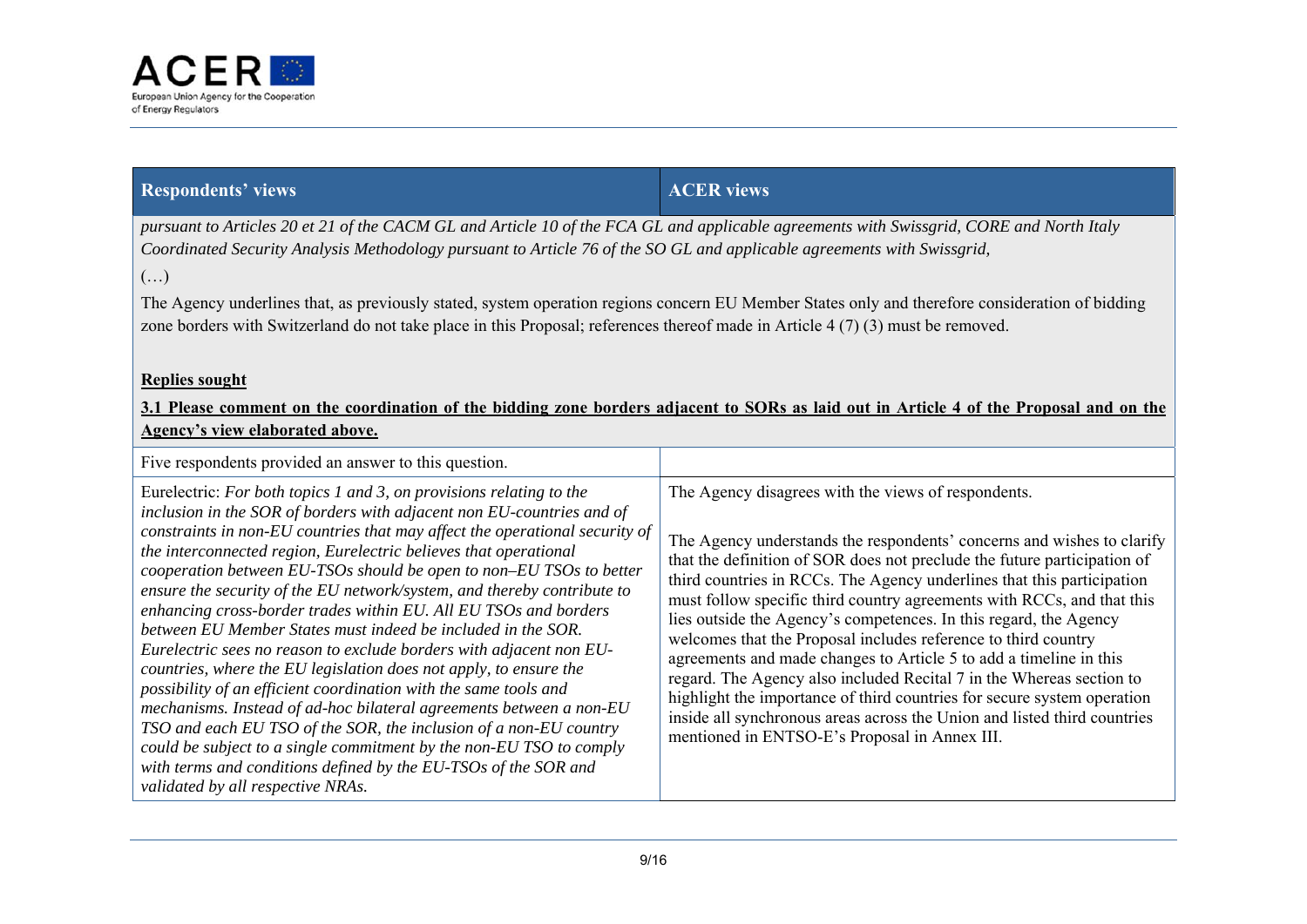

| <b>Respondents' views</b>                                                                                                                                                                                                                                                                                                                                                                                                                                                                                                                    | <b>ACER</b> views                                                                                                                                                                                                                                                                                                                                |
|----------------------------------------------------------------------------------------------------------------------------------------------------------------------------------------------------------------------------------------------------------------------------------------------------------------------------------------------------------------------------------------------------------------------------------------------------------------------------------------------------------------------------------------------|--------------------------------------------------------------------------------------------------------------------------------------------------------------------------------------------------------------------------------------------------------------------------------------------------------------------------------------------------|
| For the case of Switzerland, the comments are all the more consistent as<br>in terms of existing perimeters, Switzerland is already covered by<br>TSCNET.                                                                                                                                                                                                                                                                                                                                                                                    |                                                                                                                                                                                                                                                                                                                                                  |
| Although acknowledging legal matters, Eurelectric would also like to<br>point out that simpler processes avoiding unnecessary complexities or<br>more inclusive approaches could lead to more efficient and harmonized<br>approaches from the start. An example can be provided with the forward<br>capacity allocation rules which originally included Switzerland. The<br>adoption of the FCA Regulation led to exclude Switzerland from these EU<br>rules and but then in the end to develop a separate set of almost identical<br>rules. |                                                                                                                                                                                                                                                                                                                                                  |
| According to the subjects and, here, given the importance of<br>network/system security and the fact that in these matters the EU cannot<br>ignore what is at its borders, it should incentivize to try and create from<br>the start a geographically broader set of rules or processes (associated<br>tools, etc.) complemented whenever necessary by regional specifics.                                                                                                                                                                   |                                                                                                                                                                                                                                                                                                                                                  |
| Eurelectric, in addition, wonders why the articles 35 and 74 of CACM are<br>not listed within the list of methodologies to be respected/followed by the<br>RCC. Eurelectric indeed considers that all approved methodologies,<br>including RD&CT ones, should be duly respected by the RCC.                                                                                                                                                                                                                                                  |                                                                                                                                                                                                                                                                                                                                                  |
| Energie-Nederland: See also our input for Topic $I(2)$ . In the case of<br>Switzerland: Swissgrid is already involved in TSCNET and also the<br>current practice with Long Term allocation shows that Switzerland is<br>already partly part of the operational cooperation of TSOs. Furthermore<br>Switzerland is technically in the heart of the electrical system and it would<br>lead to inefficiencies if ignored. Energie-Nederland does see the legal<br>issues, but would urge the Agency to decide in such a manner that the         | Two respondents (Energie-Nederland and Eurelectric) questioned why<br>Articles 35 and 74 of CACM were not listed within the list of<br>methodologies to be respected/followed by the RCC. The Agency<br>agrees with these respondents' views and introduced changes to Article<br>4 where necessary to include reference to these methodologies. |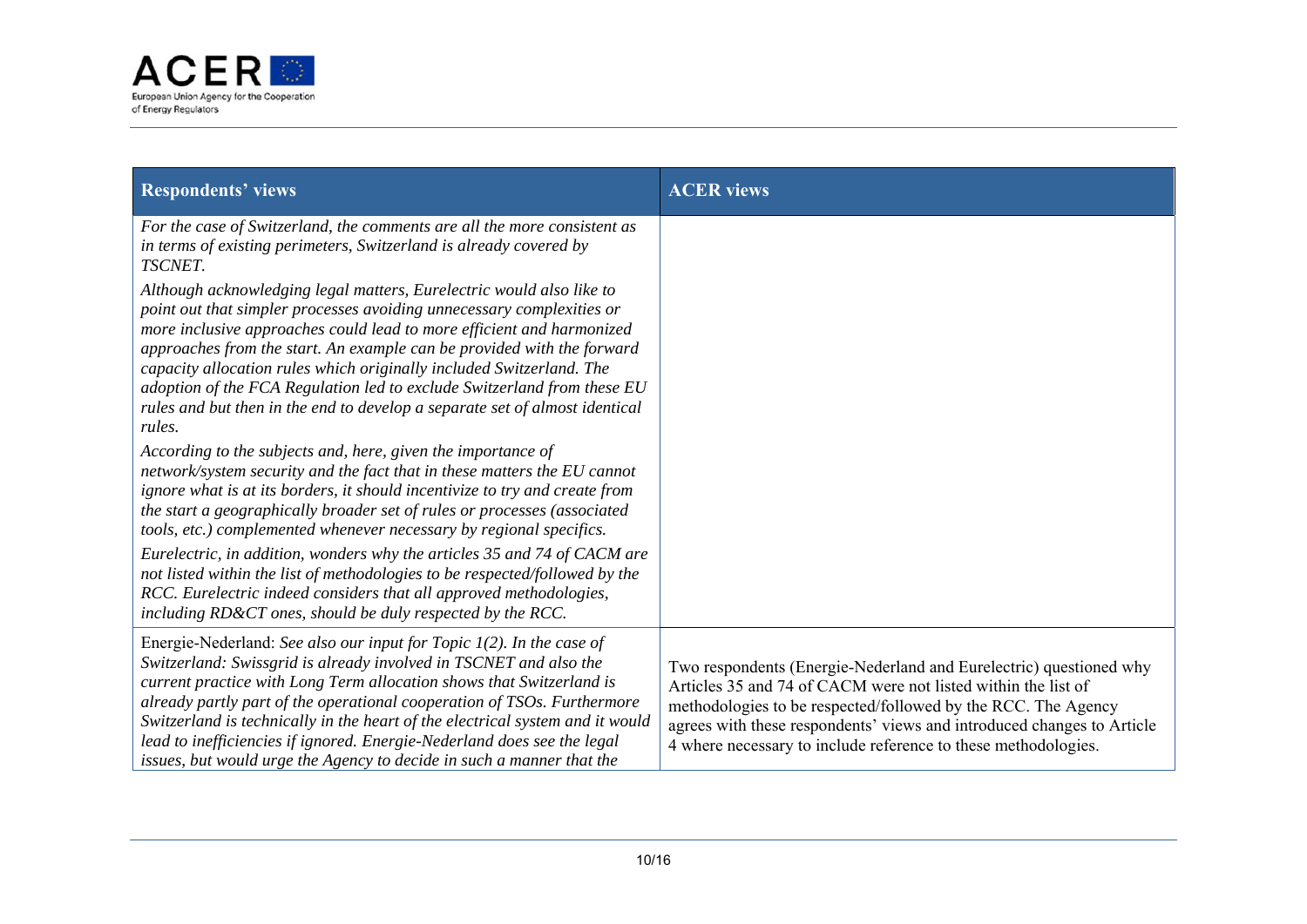

| <b>Respondents' views</b>                                                                                                                                                                                                                                                                                                                                                                                                                                                                                                                                                                                                                                                                                                                                                                                                                                                                                                                                                                                                                                                                                | <b>ACER</b> views |
|----------------------------------------------------------------------------------------------------------------------------------------------------------------------------------------------------------------------------------------------------------------------------------------------------------------------------------------------------------------------------------------------------------------------------------------------------------------------------------------------------------------------------------------------------------------------------------------------------------------------------------------------------------------------------------------------------------------------------------------------------------------------------------------------------------------------------------------------------------------------------------------------------------------------------------------------------------------------------------------------------------------------------------------------------------------------------------------------------------|-------------------|
| SOR do not lead operational issues in the current situation and foster<br>efficient coordination with third countries.                                                                                                                                                                                                                                                                                                                                                                                                                                                                                                                                                                                                                                                                                                                                                                                                                                                                                                                                                                                   |                   |
| In addition, Energie-Nederland wonders why the articles 35 and 74 of<br>CACM are not listed within the list of methodologies to be<br>respected/followed by the RCC. Energie-Nederland indeed considers that<br>all approved methodologies, including RD&CT ones, should be duly<br>respected by the RCC.                                                                                                                                                                                                                                                                                                                                                                                                                                                                                                                                                                                                                                                                                                                                                                                                |                   |
| EDF: For both topics 1 and 3, on provisions relating to the inclusion in<br>the SOR of borders with adjacent non EU-countries and of constraints in<br>non-EU countries that may affect the operational security of the<br>interconnected region, EDF believes that operational cooperation<br>between EU-TSOs should be open to non–EU TSOs to better ensure the<br>security of the EU network/system, and thereby contribute to enhancing<br>cross-border trades within EU. All EU TSOs and borders between EU<br>Member States must indeed be included in the SOR. But EDF sees no<br>reason to exclude borders with adjacent non EU-countries, where the EU<br>legislation does not apply, to ensure the possibility of an efficient<br>coordination with the same tools and mechanisms. Instead of ad-hoc<br>bilateral agreements between a non-EU TSO and each EU TSO of the<br>SOR, the inclusion of a non-EU country could be subject to a single<br>commitment by the non-EU TSO to comply with terms and conditions<br>defined by the EU-TSOs of the SOR and validated by all respective NRAs. |                   |
| For the case of Switzerland, the comments are all the more consistent as<br>in terms of existing perimeters, Switzerland is already covered by<br>TSCNET.                                                                                                                                                                                                                                                                                                                                                                                                                                                                                                                                                                                                                                                                                                                                                                                                                                                                                                                                                |                   |
| Although acknowledging legal matters, EDF would also like to point out<br>that simpler processes avoiding unnecessary complexities or more<br>inclusive approaches could lead to more efficient and harmonized                                                                                                                                                                                                                                                                                                                                                                                                                                                                                                                                                                                                                                                                                                                                                                                                                                                                                           |                   |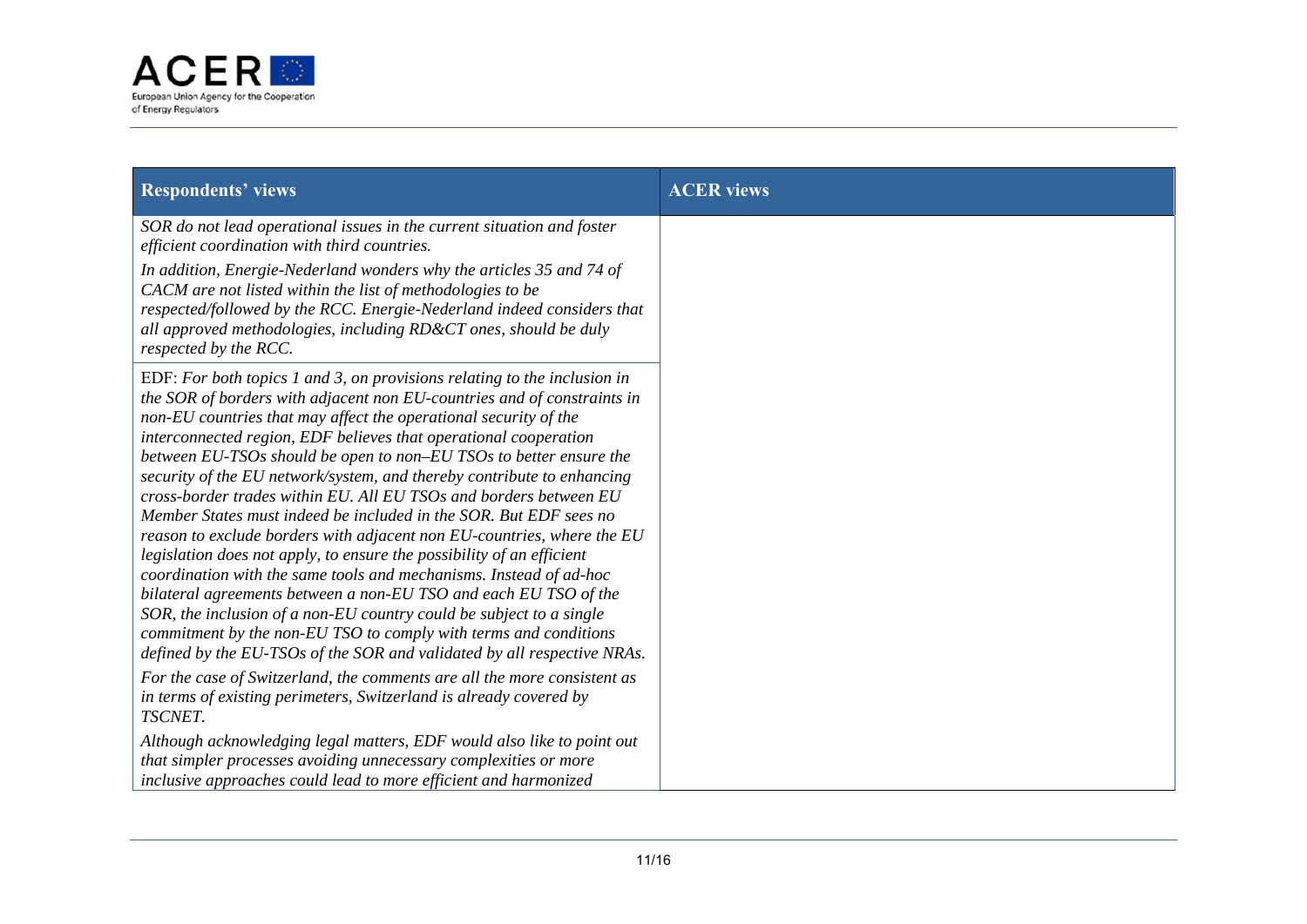

| <b>Respondents' views</b>                                                                                                                                                                                                                                                                                                                                                                                                                                                                                                                                                                                                                                                                 | <b>ACER</b> views |
|-------------------------------------------------------------------------------------------------------------------------------------------------------------------------------------------------------------------------------------------------------------------------------------------------------------------------------------------------------------------------------------------------------------------------------------------------------------------------------------------------------------------------------------------------------------------------------------------------------------------------------------------------------------------------------------------|-------------------|
| approaches from the start. An example can be provided with the forward<br>capacity allocation rules which originally included Switzerland. The<br>adoption of the FCA Regulation led to exclude Switzerland from these EU<br>rules and but then in the end to develop a separate set of almost identical<br>rules.<br>According to the subjects and, here, given the importance of<br>network/system security and the fact that in these matters the EU cannot                                                                                                                                                                                                                            |                   |
| ignore what is at its borders, it should incentivize to try and create from<br>the start a geographically broader set of rules or processes (associated<br>tools, etc.) complemented whenever necessary by regional specifics.                                                                                                                                                                                                                                                                                                                                                                                                                                                            |                   |
| ElCom: The SOR proposal must provide room for technical cooperation<br>with 3rd countries' TSOs. In order to execute the tasks foreseen in art. 37<br>and Annex I of recast Electricity Regulation (2019/943) without putting<br>regional and national supply security at risk, RCCs must be able (in terms<br>of organization, administration, technology and communication) to take<br>into account the grid topology, including the degree of interconnection<br>and of interdependency of the electricity system in terms of flows today<br>and in the near future. This includes taking into account third countries'<br>grid constraints and flows from and toward third countries. |                   |
| ENTSO-E: RCCs as entities providing technical services to TSOs in line<br>with methodologies, agreements and NRA's approved operational<br>procedures                                                                                                                                                                                                                                                                                                                                                                                                                                                                                                                                     |                   |
| Answer to $Q1.2$ and $Q3.1$ :<br>Implementation of TSOs and RCCs requirements as a result of SOR<br>establishment has a technical character. The secure operation of the<br>interconnected system requires coordination with all relevant<br>interconnected TSOs. Besides, by implementing the technical coordination<br>at SOR level, the terms, conditions and methodologies applicable per                                                                                                                                                                                                                                                                                             |                   |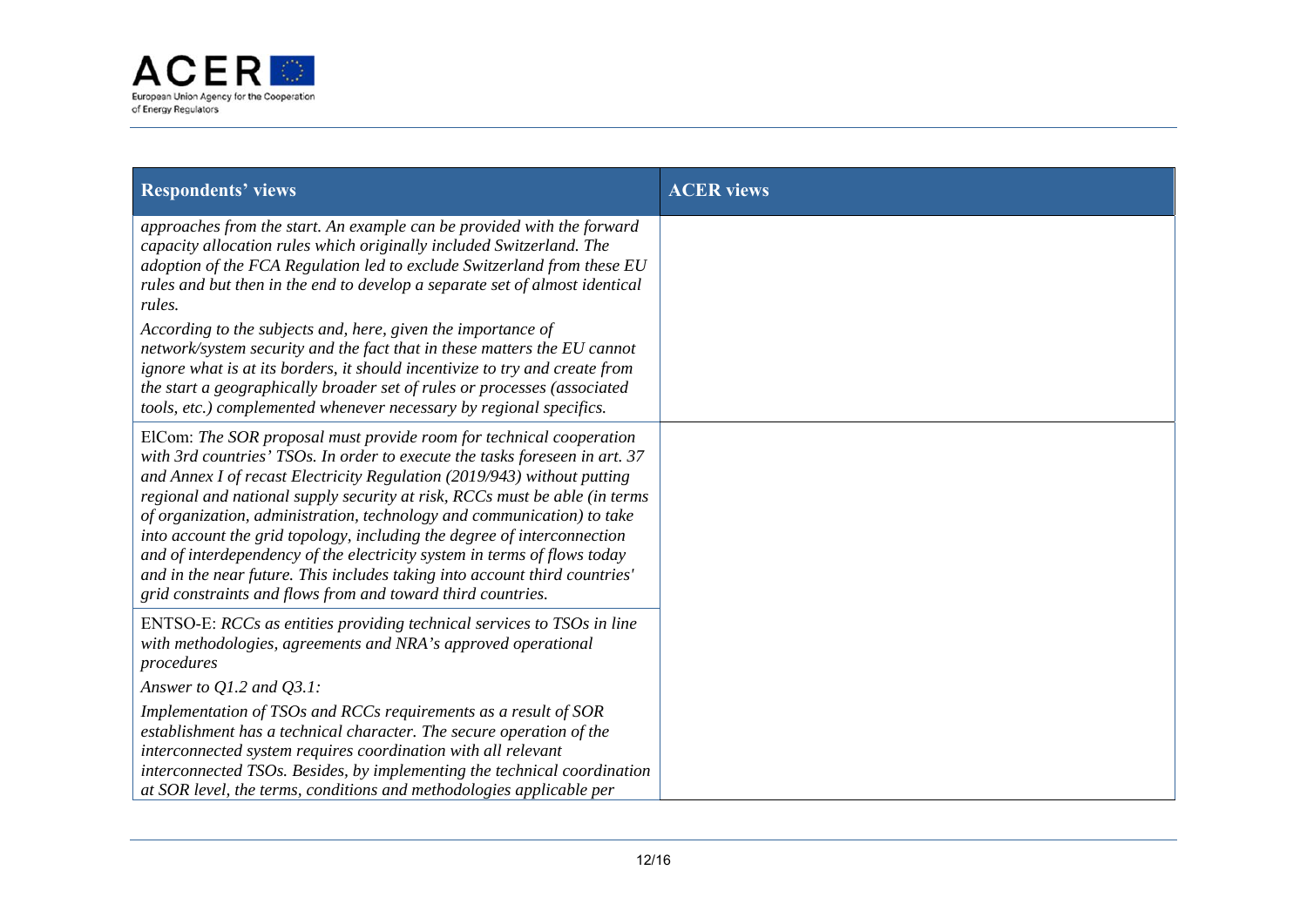

| <b>Respondents' views</b>                                                                                                                                                                                                                                                                                                                                                          | <b>ACER</b> views |  |
|------------------------------------------------------------------------------------------------------------------------------------------------------------------------------------------------------------------------------------------------------------------------------------------------------------------------------------------------------------------------------------|-------------------|--|
| CCR as well as other relevant agreements, will be respected, therefore the<br>governance of the Internal Electricity Market will not be at stake.                                                                                                                                                                                                                                  |                   |  |
| Topic 4                                                                                                                                                                                                                                                                                                                                                                            |                   |  |
|                                                                                                                                                                                                                                                                                                                                                                                    |                   |  |
| Article 5 (1) of the Proposal states that:                                                                                                                                                                                                                                                                                                                                         |                   |  |
| Where the SOR definition includes BZ borders and transmission assets that span into a $TSO(s)$ control area of a different SOR, the TSOs of that SOR<br>shall consult in the development of the applicable cooperative processes with all relevant stakeholders which will include, where required, the<br>$NRA(s)$ established in the other TSOs control area.                    |                   |  |
| The Agency questions the purpose and rationale of this paragraph. Bearing in mind the specifications made under Article 4, it is unclear why this<br>paragraph is additionally needed and what was the reasoning behind its inclusion. Furthermore, the Agency would consider the term "transmission<br>assets" to be unclear in this context.                                     |                   |  |
| $\overline{2}$                                                                                                                                                                                                                                                                                                                                                                     |                   |  |
| The Agency considers paragraph 2 of Article 5 to be out of scope of Article 36 of Regulation 2019/943. Cooperation within and between regional<br>coordination centres, in accordance with Article 38 of Regulation 2019/943, is to be developed in the context of the Proposal for the establishment of<br>RCCs under Article 35, and will be subject to NRA review and approval. |                   |  |
| <b>Replies sought:</b><br>4.1 Please comment on the aspects of consultation with the NRAs and relevant stakeholders as laid out in Article 5 of the SOR proposal and                                                                                                                                                                                                               |                   |  |

# **on the Agency's view elaborated above.**

Three respondents provided an answer to this question.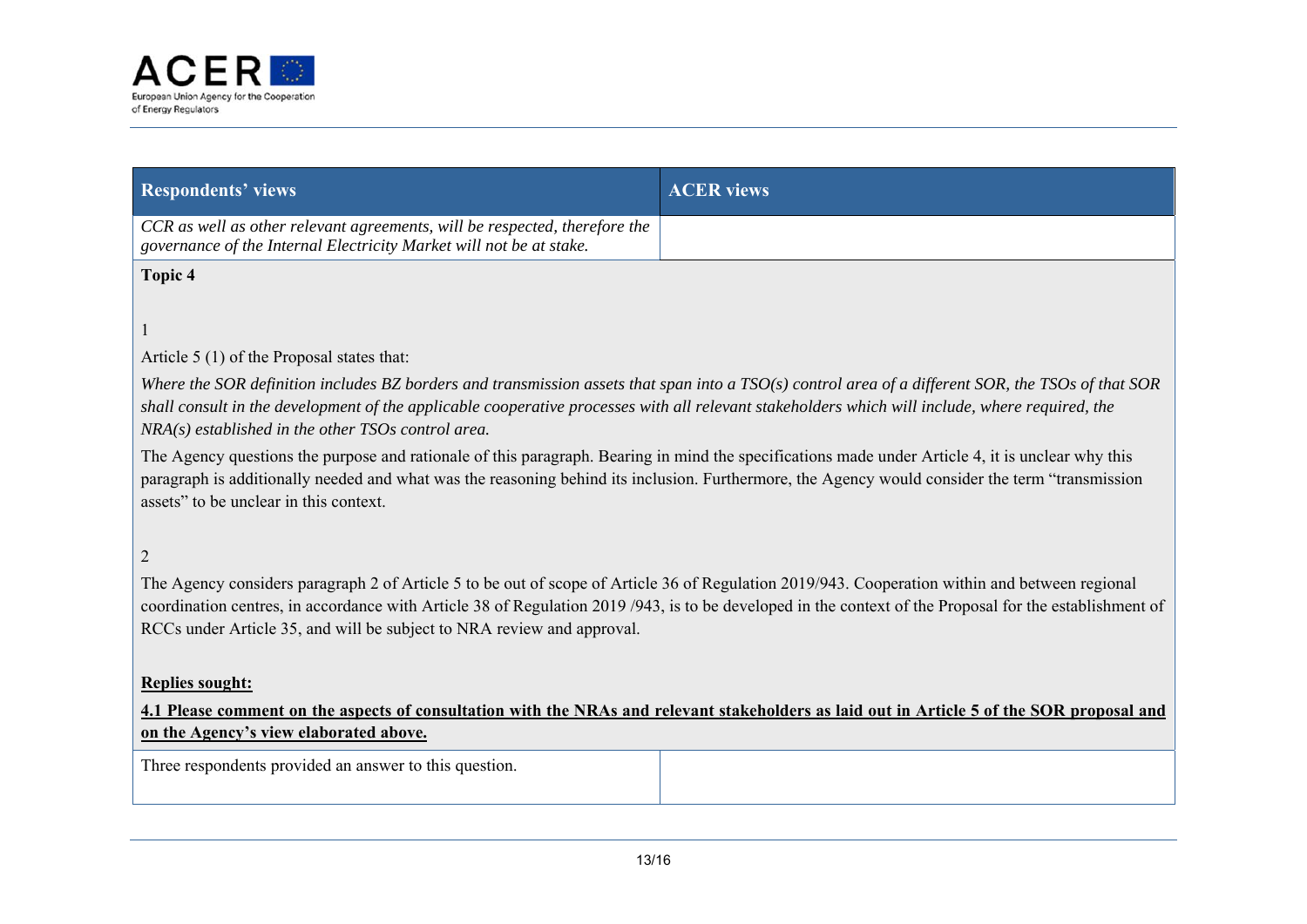

| <b>Respondents' views</b>                                                                                                                                                                                                                                                                                                                                                                                                                                                                                                                                                                                                                                                                      | <b>ACER</b> views                                                                                                                                                                                                                                                                                                                               |
|------------------------------------------------------------------------------------------------------------------------------------------------------------------------------------------------------------------------------------------------------------------------------------------------------------------------------------------------------------------------------------------------------------------------------------------------------------------------------------------------------------------------------------------------------------------------------------------------------------------------------------------------------------------------------------------------|-------------------------------------------------------------------------------------------------------------------------------------------------------------------------------------------------------------------------------------------------------------------------------------------------------------------------------------------------|
| Eurelectric: 1: Eurelectric agrees with the comment of the Agency. It is<br>unclear what this article tries to achieve. 2: Eurelectric agrees with the<br>Agency.                                                                                                                                                                                                                                                                                                                                                                                                                                                                                                                              | Regarding paragraph 1 of Article 5 of the Proposal, and following the<br>input received from ENTSO-E, the Agency deleted Article 5(1) and, for<br>clarity, added a paragraph in Article 4 for each of the SOR, to describe<br>how the coordination for bidding zone borders adjacent to Baltic SOR<br>and Central Europe SOR should take place. |
| Energie-Nederland: 1: Energie-Nederland agrees with the comment of the<br>Agency. It is unclear what this article tries to achieve. 2: Energie-<br>Nederland agrees with the Agency.                                                                                                                                                                                                                                                                                                                                                                                                                                                                                                           |                                                                                                                                                                                                                                                                                                                                                 |
| ENTSO-E: - Lack of understanding of requirements in art. 5.1 regarding<br>consultation of cooperative processes with TSOs on the interface but not<br>in the SOR:                                                                                                                                                                                                                                                                                                                                                                                                                                                                                                                              | The Agency agrees that paragraph 2 is out of scope and did not include<br>it in the Annex I.                                                                                                                                                                                                                                                    |
| The assignation to one SOR of borders shared with TSOs not in that SOR<br>drives the requirements for art $5(1)$ , clearly establishing the need for<br>review by TSOs and NRAs directly concerned by the operational<br>procedures of the SOR. Maybe a better redaction "Where the SOR<br>definition includes BZ borders and transmission assets that span into a<br>$TSO(s)$ control area of a different SOR, the TSOs of that SOR shall<br>consult in the development of the applicable co-operative processes with<br>all relevant stakeholders which will include, where required, the $NRA(s)$<br>established in the concerned TSO's control area" could help to clarify the<br>meaning. |                                                                                                                                                                                                                                                                                                                                                 |
| Transmission asset or transmission network asset (network asset being<br>formally defined in Directive 944/2019), in this context, is typically a line<br>or a cable.                                                                                                                                                                                                                                                                                                                                                                                                                                                                                                                          |                                                                                                                                                                                                                                                                                                                                                 |
| - ACER considering art. 5.2 out of scope – not critical (simple answer)                                                                                                                                                                                                                                                                                                                                                                                                                                                                                                                                                                                                                        |                                                                                                                                                                                                                                                                                                                                                 |
| ENTSOE intention is for the SOR proposal to fulfil legal requirement in<br>article 36 of Regulation 943/2019, for the existent and foreseen grid<br>scenarios. The inserted article 5.2 tries to provide robustness to the SOR<br>definition by stating ACER considerations in comment under topic 4.2.                                                                                                                                                                                                                                                                                                                                                                                        |                                                                                                                                                                                                                                                                                                                                                 |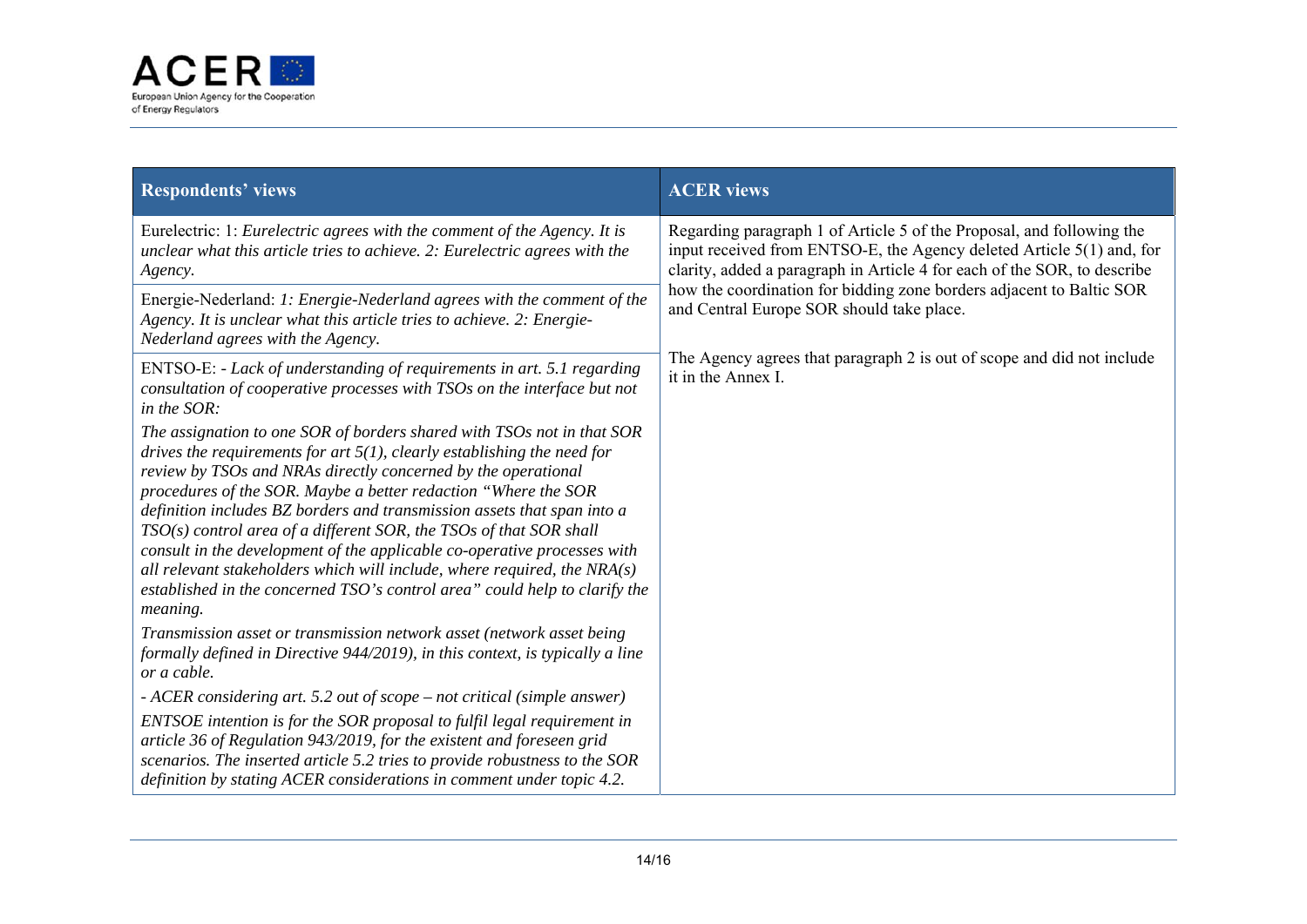

| <b>Respondents' views</b>                                                                                                                                                                                                                                                                                                                                                                                                                                                                                           | <b>ACER</b> views                                                                                                                                                                                                                                                                                                                                                                                                                                                                                                                                     |  |
|---------------------------------------------------------------------------------------------------------------------------------------------------------------------------------------------------------------------------------------------------------------------------------------------------------------------------------------------------------------------------------------------------------------------------------------------------------------------------------------------------------------------|-------------------------------------------------------------------------------------------------------------------------------------------------------------------------------------------------------------------------------------------------------------------------------------------------------------------------------------------------------------------------------------------------------------------------------------------------------------------------------------------------------------------------------------------------------|--|
| Topic 5                                                                                                                                                                                                                                                                                                                                                                                                                                                                                                             |                                                                                                                                                                                                                                                                                                                                                                                                                                                                                                                                                       |  |
| 1 Replies sought<br>5.1 Please add any other comments you may have on the Proposal, namely on issues not previously addressed in response to other questions.                                                                                                                                                                                                                                                                                                                                                       |                                                                                                                                                                                                                                                                                                                                                                                                                                                                                                                                                       |  |
| Two respondents provided an answer to this question.                                                                                                                                                                                                                                                                                                                                                                                                                                                                |                                                                                                                                                                                                                                                                                                                                                                                                                                                                                                                                                       |  |
| Energie-Nederland: Energie-Nederland would like to encourage ACER<br>and TSOs to take future network and market developments into account<br>when defining SORs. The current proposal for SORs seems to be the<br>reflection of the current situation without taking future network and<br>market developments nor the required closer system operation<br>cooperation into account. In that perspective Energie-Nederland has<br>doubts whether this proposal complies fully with Article 36 of the<br>Regulation. | The Agency agrees with the received comments to some extent and<br>made changes to the proposed SORs accordingly. Namely, the Agency<br>understands that the outcome of the analysis referred to in the CCR<br>decision may result in reorganising HANSA and CORE CCRs, de facto<br>placing DK1-DE/LU and DK1-NL borders from the HANSA into the<br>CORE CCR. This should be reflected in the SORs. To this end, the<br>Agency introduced a new paragraph (5) in Article 3 of the Annex I to<br>address potential changes to the HANSA and CORE CCRs. |  |
| Eurelectric: Eurelectric would like to encourage ACER and TSOs to take<br>future network and market developments into account when defining<br>SORs. The current proposal for SORs seems to be the reflection of the<br>current situation without taking future network and market developments<br>nor the required closer system operation cooperation into account.                                                                                                                                               | Nevertheless, the Agency stresses that certain future developments that<br>are not yet well defined or cannot be anticipated at the time of this<br>Decision have not been accounted for; these will need to be addressed at<br>a later stage by means of amendments to the definition of SORs once<br>these future developments materialise, become certain or foreseeable,<br>depending on an assessment made on a 'case- by- case' basis.                                                                                                          |  |